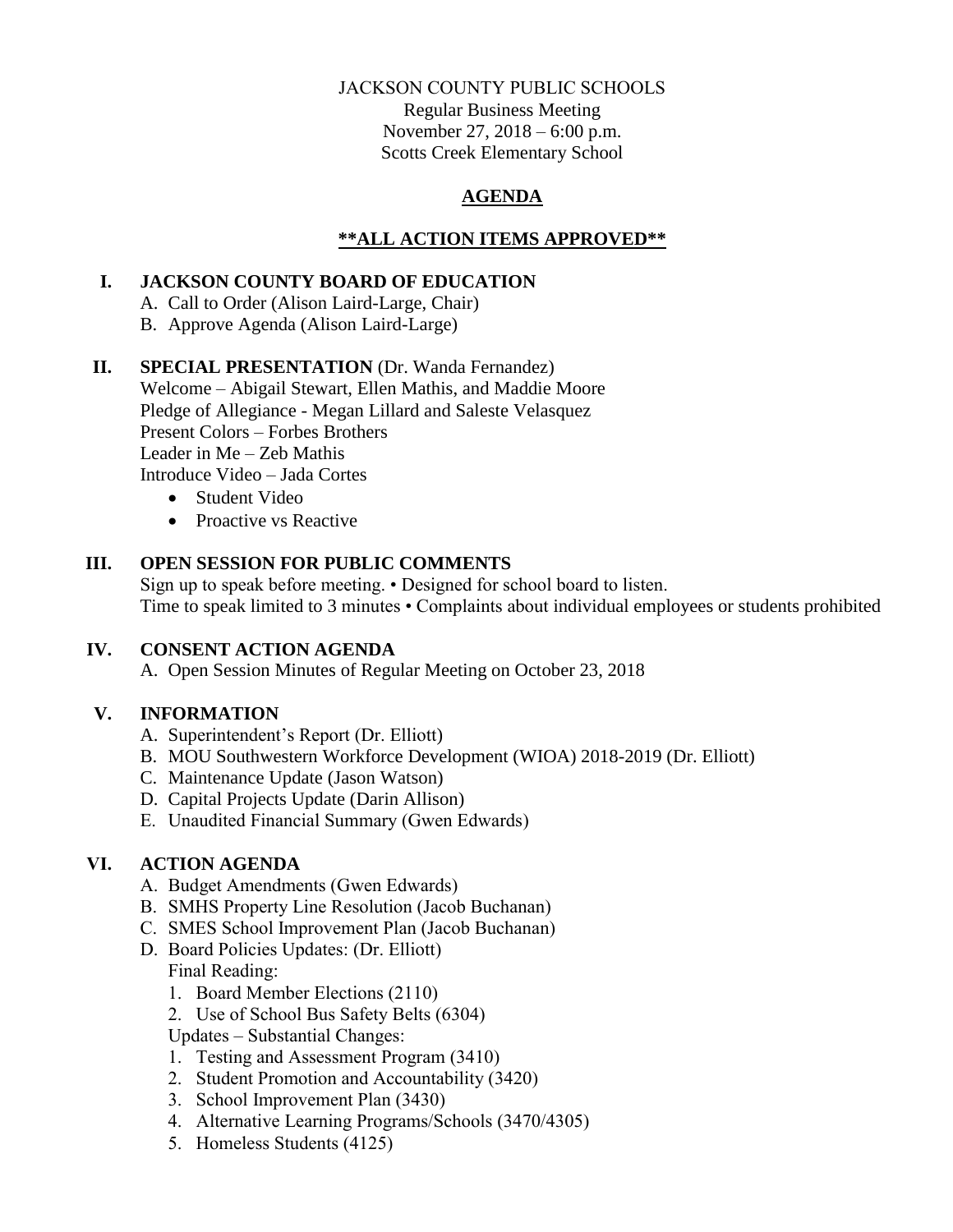- 6. Weapons, Bomb Threats, Terrorist Threats, and Clear Threats to Safety (4333)
- 7. Prohibition of Drugs and Alcohol (5025)
- 8. Administering Medicines to Students (6125)
- 9. Purchase of Services (6450)
- 10. Defense of Board Employees (7610)
- E. Field Trips (Dr. Elliott)
	- 1. Blue Ridge School Grade 5, Cherry Hill Recreation Area, SC, Dec. 11, 2018, TT 5195.
	- 2. School of Alternatives Grades 3-7, Wonder Works, Pigeon Forge, TN, Dec. 6, 2018, TT 5189.
- **VII. CLOSED SESSION – Pursuant to G.S. 143.318.11 for the following purposes: under subsection; (a) (1) to prevent the disclosure of privileged or confidential personnel information pursuant to G.S. 115C-319-321 and (a) (3) to discuss matters protected by the attorney-client privilege.**

### **VIII. PERSONNEL ACTION AGENDA**

#### **Employee Recommendations:**

- 1. Beam-Hyatt, Gabrielle Tutor, School of Alternatives
- 2. Brown, Laura Fast Track Social Worker, School of Alternatives
- 3. Crews, Megan Behavior Specialist, District-wide
- 4. Dills, Monica Brooke Teacher, School of Alternatives
- 5. Gotay, Maria Temporary Custodian, Scotts Creek Elementary School
- 6. Green, Mitchel Custodian and Bus Driver, Fairview Elementary School
- 7. Hall, Amanda Afterschool Care Assistant, Smokey Mountain Elementary School
- 8. Hannah, Melissa Fast Track Teacher, School of Alternatives
- 9. Hawkins, Madysen EC Teacher Assistant and Student Driver, Scotts Creek Elementary School
- 10. Jordan, Madison Teacher, Blue Ridge School
- 11. McFadden, Kathy Afterschool Care Assistant, Smokey Mountain Elementary School
- 12. McMahan, Sandra Assistant Principal, Cullowhee Valley Elementary School
- 13. Pendry, Heather Substitute Custodian, Cullowhee Valley Elementary School
- 14. Pendry, Heather School Nutrition Assistant, Fairview Elementary School
- 15. Simmons, Georgeanne Afterschool Care Assistant, Smokey Mountain Elementary School
- 16. Sparks, William Fast Track Teacher, School of Alternatives
- 17. Spaulding, Laura Fast Track Teacher, School of Alternatives
- 18. Wilke, Kyle EC Teacher Assistant, Smoky Mountain High School

### **Employee Resignations:**

- 1. Brown, Nola School Nutrition Assistant, Cullowhee Valley Elementary School
- 2. Deitz, Frances Occupational Therapist, District-wide
- 3. Karup, Jonathan Custodian and Bus Driver, Fairview Elementary School

#### **Special Requests: Leave of Absence:**

1. Mastrolia, Christy – Teacher Assistant, Blue Ridge School

### **Staff, Non-Staff, and Returning Coach Recommendations:**